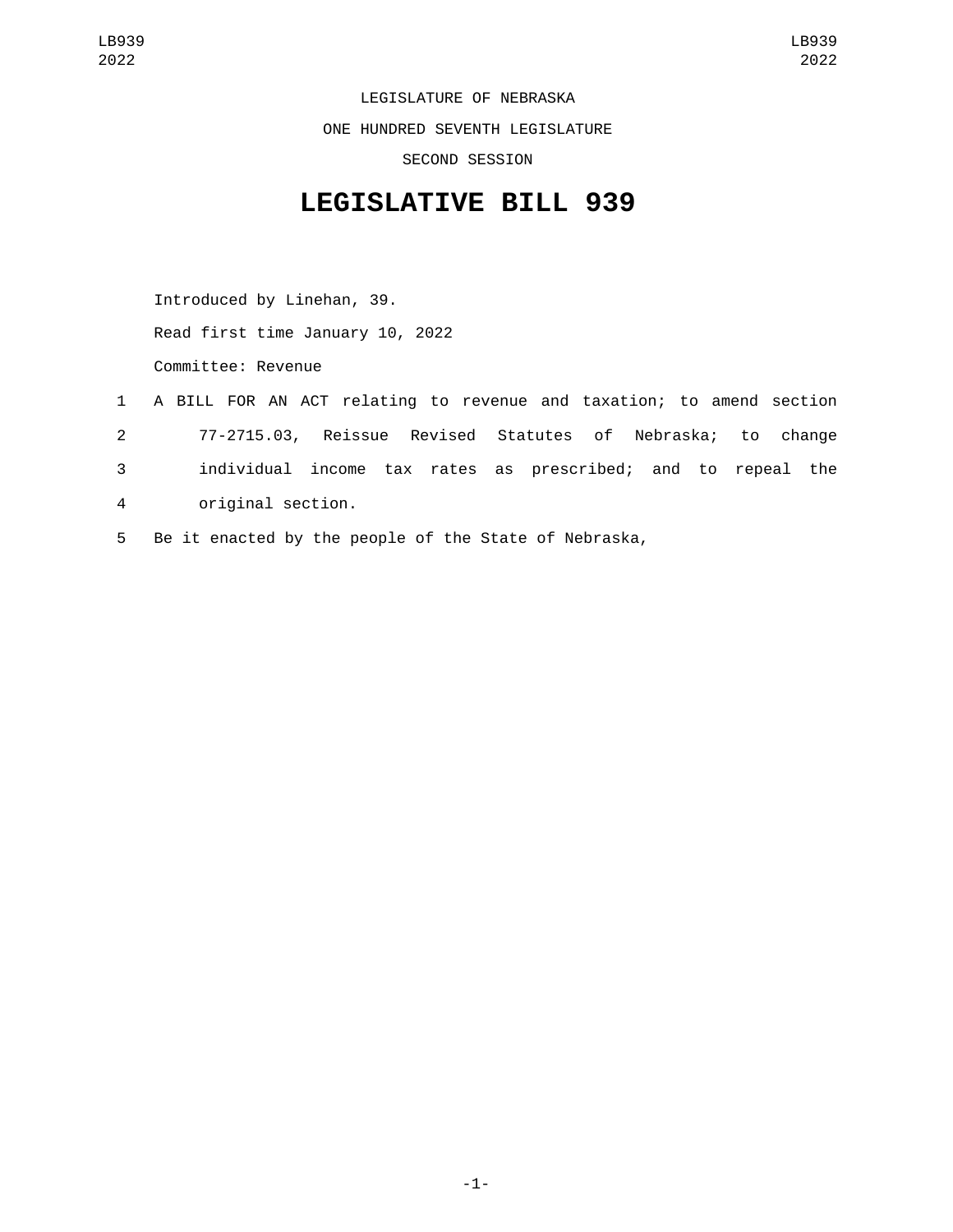| LB939<br>2022  |                                                                           |                                                                          |               |                  |                                          |            | LB939<br>2022 |  |  |  |
|----------------|---------------------------------------------------------------------------|--------------------------------------------------------------------------|---------------|------------------|------------------------------------------|------------|---------------|--|--|--|
| $\mathbf{1}$   | Section 1. Section 77-2715.03, Reissue Revised Statutes of Nebraska,      |                                                                          |               |                  |                                          |            |               |  |  |  |
| $\overline{2}$ | is amended to read:                                                       |                                                                          |               |                  |                                          |            |               |  |  |  |
| 3              | 77-2715.03 (1) For taxable years beginning or deemed to begin on or       |                                                                          |               |                  |                                          |            |               |  |  |  |
| 4              | after January 1, 2013, and before January 1, 2014, the following brackets |                                                                          |               |                  |                                          |            |               |  |  |  |
| 5              | and rates are hereby established for the Nebraska individual income tax:  |                                                                          |               |                  |                                          |            |               |  |  |  |
| 6              | Individual Income Tax Brackets and Rates                                  |                                                                          |               |                  |                                          |            |               |  |  |  |
| 7              |                                                                           | Bracket Single                                                           |               | Married, Head of | Married,                                 | Estates    | Tax           |  |  |  |
| 8              | Number                                                                    | Individuals Filing Household                                             |               |                  | Filing                                   | and        | Rate          |  |  |  |
| 9              |                                                                           |                                                                          | Jointly       |                  | Separate                                 | Trusts     |               |  |  |  |
| 10             | $\mathbf{1}$                                                              | \$0-2,399                                                                | $$0 - 4, 799$ | $$0 - 4, 499$    | $$0 - 2, 399$                            | $$0 - 499$ | 2.46%         |  |  |  |
| 11             | $\overline{2}$                                                            | $$2,400-$                                                                | $$4,800-$     | \$4,500-         | \$2,400-                                 | $$500-$    |               |  |  |  |
| 12             |                                                                           | 17,499                                                                   | 34,999        | 27,999           | 17,499                                   | 4,699      | 3.51%         |  |  |  |
| 13             | 3                                                                         | $$17,500-$                                                               | \$35,000-     | \$28,000-        | \$17,500-                                | $$4,700-$  |               |  |  |  |
| 14             |                                                                           | 26,999                                                                   | 53,999        | 39,999           | 26,999                                   | 15, 149    | 5.01%         |  |  |  |
| 15             | 4                                                                         | \$27,000                                                                 | \$54,000      | \$40,000         | \$27,000                                 | \$15, 150  |               |  |  |  |
| 16             |                                                                           | and Over                                                                 | and Over      | and Over         | and Over                                 | and Over   | 6.84%         |  |  |  |
| 17             |                                                                           | (2) For taxable years beginning or deemed to begin on or after           |               |                  |                                          |            |               |  |  |  |
| 18             |                                                                           | January 1, 2014, the following brackets and rates are hereby established |               |                  |                                          |            |               |  |  |  |
| 19             |                                                                           | for the Nebraska individual income tax:                                  |               |                  |                                          |            |               |  |  |  |
| 20             |                                                                           |                                                                          |               |                  | Individual Income Tax Brackets and Rates |            |               |  |  |  |
| 21             | Bracket                                                                   | Single                                                                   | Married,      | Head of          | Married,                                 | Estates    | Tax           |  |  |  |
| 22             | Number                                                                    | Individuals Filing                                                       |               | Household        | Filing                                   | and        | Rate          |  |  |  |
| 23             |                                                                           |                                                                          | Jointly       |                  | Separate                                 | Trusts     |               |  |  |  |
| 24             | $\mathbf{1}$                                                              | $$0-2,999$                                                               | $$0-5,999$    | $$0-5,599$       | $$0-2,999$                               | $$0 - 499$ | 2.46%         |  |  |  |
| 25             | $\overline{2}$                                                            | $$3,000-$                                                                | $$6,000-$     | $$5,600-$        | $$3,000-$                                | \$500-     |               |  |  |  |
| 26             |                                                                           | 17,999                                                                   | 35,999        | 28,799           | 17,999                                   | 4,699      | 3.51%         |  |  |  |
| 27             | 3                                                                         | $$18,000-$                                                               | $$36,000-$    | $$28,800-$       | $$18,000-$                               | $$4,700-$  |               |  |  |  |
| 28             |                                                                           | 28,999                                                                   | 57,999        | 42,999           | 28,999                                   | 15, 149    | 5.01%         |  |  |  |
| 29             | $\overline{4}$                                                            | \$29,000                                                                 | \$58,000      | \$43,000         | \$29,000                                 | \$15,150   |               |  |  |  |
| 30             |                                                                           | and Over                                                                 | and Over      | and Over         | and Over                                 | and Over   | Top Rate      |  |  |  |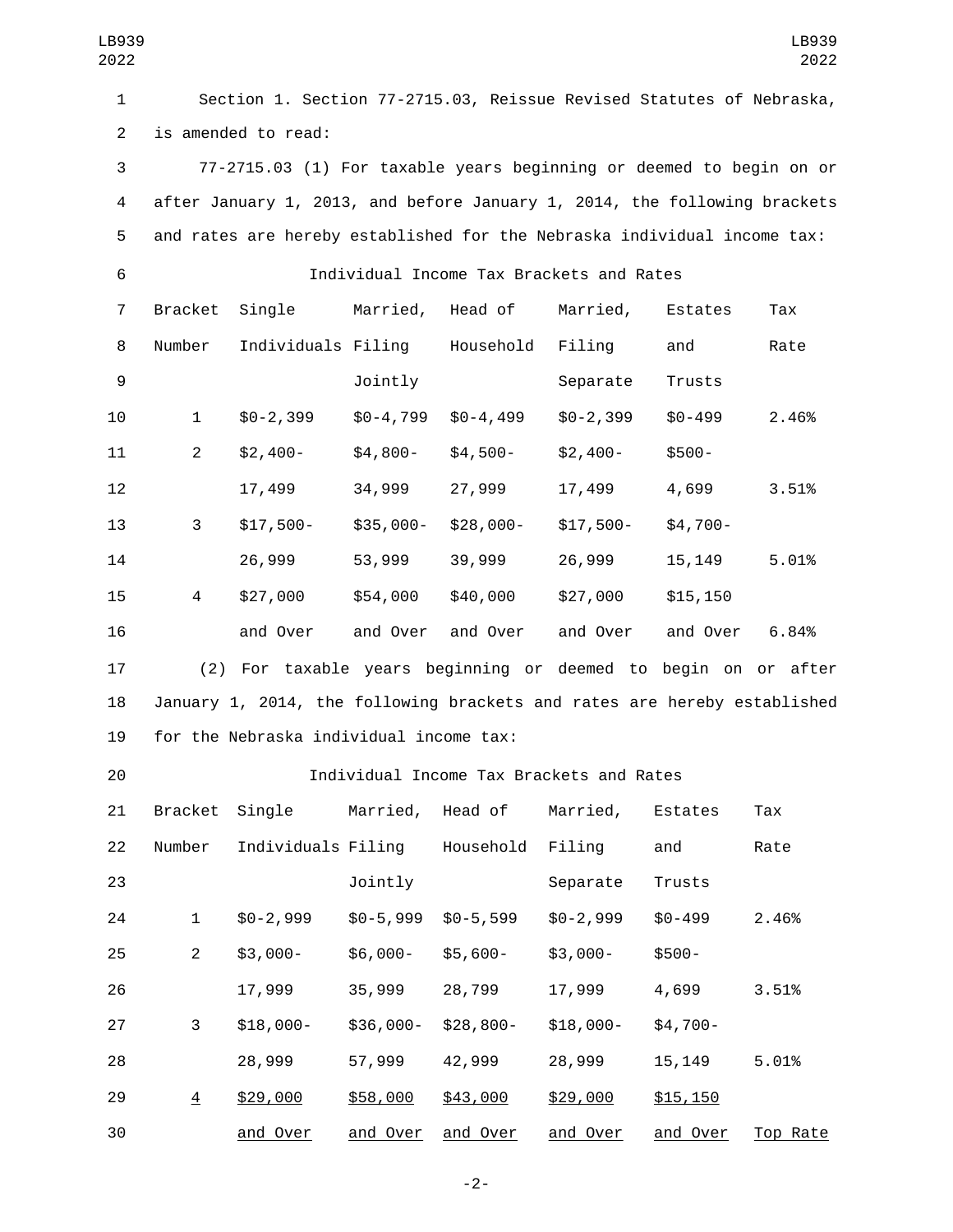| $\mathbf{1}$   | 4                                                | \$29,000                                                                 | \$58,000 | <del>\$43,000</del> | <del>\$29,000</del>          | \$15,150 |       |  |  |
|----------------|--------------------------------------------------|--------------------------------------------------------------------------|----------|---------------------|------------------------------|----------|-------|--|--|
| $\overline{2}$ |                                                  | and Over                                                                 |          | and Over and Over   | <del>and Over and Over</del> |          | 6.84% |  |  |
| 3              |                                                  | For purposes of this subsection, the top rate shall be:                  |          |                     |                              |          |       |  |  |
| 4              |                                                  | (a) 6.84% for taxable years beginning or deemed to begin on or after     |          |                     |                              |          |       |  |  |
| 5              |                                                  | January 1, 2014, and before January 1, 2023;                             |          |                     |                              |          |       |  |  |
| 6              |                                                  | (b) 6.34% for taxable years beginning or deemed to begin on or after     |          |                     |                              |          |       |  |  |
| $\overline{7}$ | January 1, 2023, and before January 1, 2024;     |                                                                          |          |                     |                              |          |       |  |  |
| 8              |                                                  | (c) 6.14% for taxable years beginning or deemed to begin on or after     |          |                     |                              |          |       |  |  |
| 9              | January 1, 2024, and before January 1, 2025; and |                                                                          |          |                     |                              |          |       |  |  |
| 10             |                                                  | (d) 5.84% for taxable years beginning or deemed to begin on or after     |          |                     |                              |          |       |  |  |
| 11             |                                                  | January 1, 2025.                                                         |          |                     |                              |          |       |  |  |
| 12             |                                                  | $(3)(a)$ For taxable years beginning or deemed to begin on or after      |          |                     |                              |          |       |  |  |
| 13             |                                                  | January 1, 2015, the minimum and maximum dollar amounts for each income  |          |                     |                              |          |       |  |  |
| 14             |                                                  | tax bracket provided in subsection (2) of this section shall be adjusted |          |                     |                              |          |       |  |  |
| 15             |                                                  | for inflation by the percentage determined under subdivision $(3)(b)$ of |          |                     |                              |          |       |  |  |
| 16             |                                                  | this section. The rate applicable to any such income tax bracket shall   |          |                     |                              |          |       |  |  |
| 17             |                                                  | not be changed as part of any adjustment under this subsection. The      |          |                     |                              |          |       |  |  |
| 18             |                                                  | minimum and maximum dollar amounts for each income tax bracket           |          |                     |                              |          | as    |  |  |
| 19             |                                                  | adjusted shall be rounded to the nearest ten-dollar amount. If the       |          |                     |                              |          |       |  |  |
| 20             |                                                  | adjusted amount for any income tax bracket ends in a five, it shall be   |          |                     |                              |          |       |  |  |
| 21             |                                                  | rounded up to the nearest ten-dollar amount.                             |          |                     |                              |          |       |  |  |
| 22             |                                                  | $(b)(i)$ For taxable years beginning or deemed to begin on or after      |          |                     |                              |          |       |  |  |
| 23             |                                                  | January 1, 2015, and before January 1, 2018, the Tax Commissioner shall  |          |                     |                              |          |       |  |  |
| 24             |                                                  | adjust the income tax brackets by the percentage determined pursuant to  |          |                     |                              |          |       |  |  |
|                |                                                  |                                                                          |          |                     |                              |          |       |  |  |

 the provisions of section 1(f) of the Internal Revenue Code of 1986, as it existed prior to December 22, 2017, except that in section 1(f)(3)(B) of the code the year 2013 shall be substituted for the year 1992. For 2015, the Tax Commissioner shall then determine the percent change from the twelve months ending on August 31, 2013, to the twelve months ending on August 31, 2014, and in each subsequent year, from the twelve months ending on August 31, 2013, to the twelve months ending on August 31 of

-3-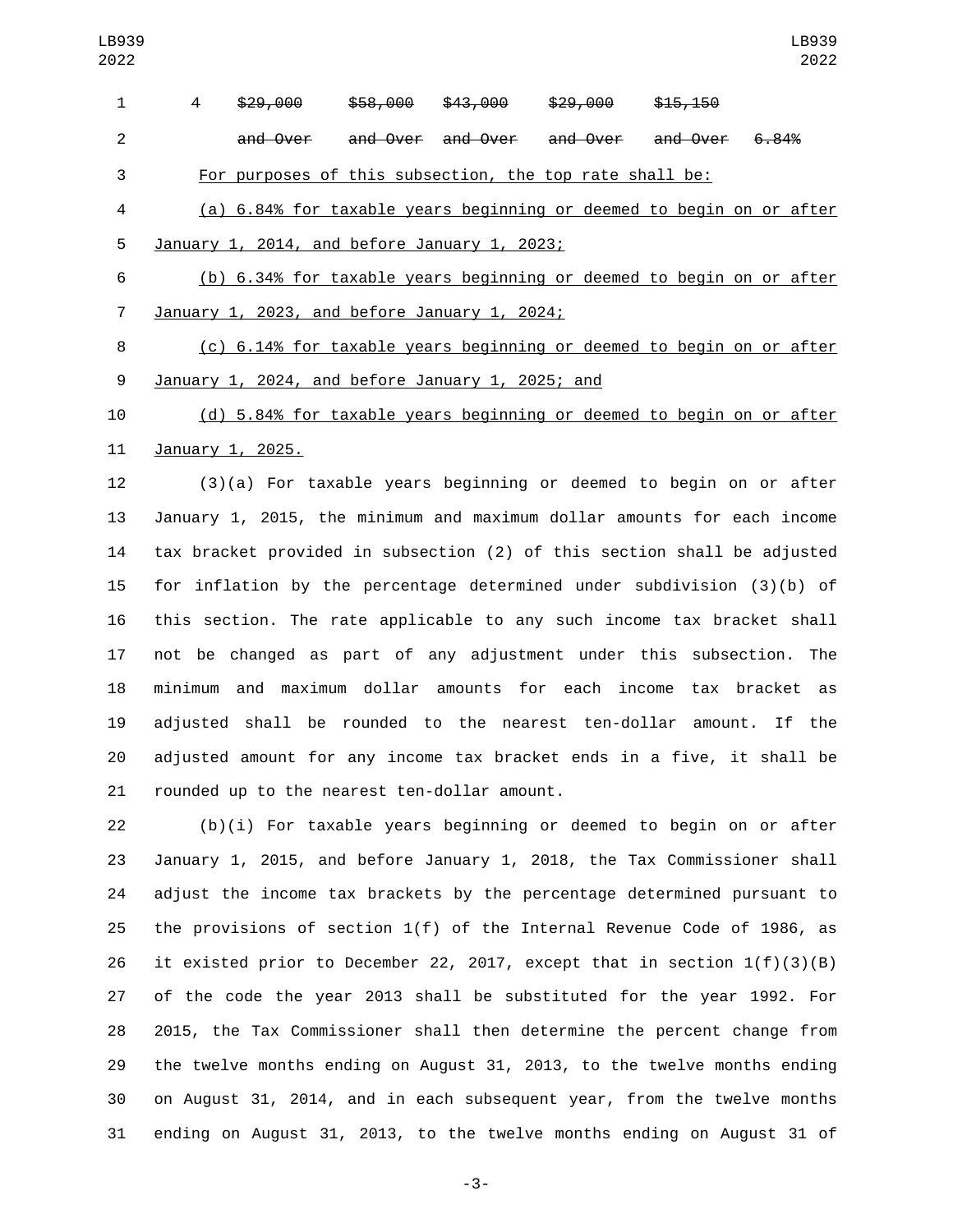the year preceding the taxable year. The Tax Commissioner shall prescribe new tax rate schedules that apply in lieu of the schedules set forth in 3 subsection (2) of this section.

 (ii) For taxable years beginning or deemed to begin on or after January 1, 2018, the Tax Commissioner shall adjust the income tax brackets based on the percentage change in the Consumer Price Index for All Urban Consumers published by the federal Bureau of Labor Statistics from the twelve months ending on August 31, 2016, to the twelve months ending on August 31 of the year preceding the taxable year. The Tax Commissioner shall prescribe new tax rate schedules that apply in lieu of the schedules set forth in subsection (2) of this section.

 (4) Whenever the tax brackets or tax rates are changed by the Legislature, the Tax Commissioner shall update the tax rate schedules to reflect the new tax brackets or tax rates and shall publish such updated 15 schedules.

 (5) The Tax Commissioner shall prepare, from the rate schedules, tax tables which can be used by a majority of the taxpayers to determine their Nebraska tax liability. The design of the tax tables shall be determined by the Tax Commissioner. The size of the tax table brackets may change as the level of income changes. The difference in tax between two tax table brackets shall not exceed fifteen dollars. The Tax Commissioner may build the personal exemption credit and standard 23 deduction amounts into the tax tables.

 (6) For taxable years beginning or deemed to begin on or after January 1, 2013, the tax rate applied to other federal taxes included in the computation of the Nebraska individual income tax shall be 29.6 27 percent.

 (7) The Tax Commissioner may require by rule and regulation that all taxpayers shall use the tax tables if their income is less than the 30 maximum income included in the tax tables.

Sec. 2. Original section 77-2715.03, Reissue Revised Statutes of

-4-